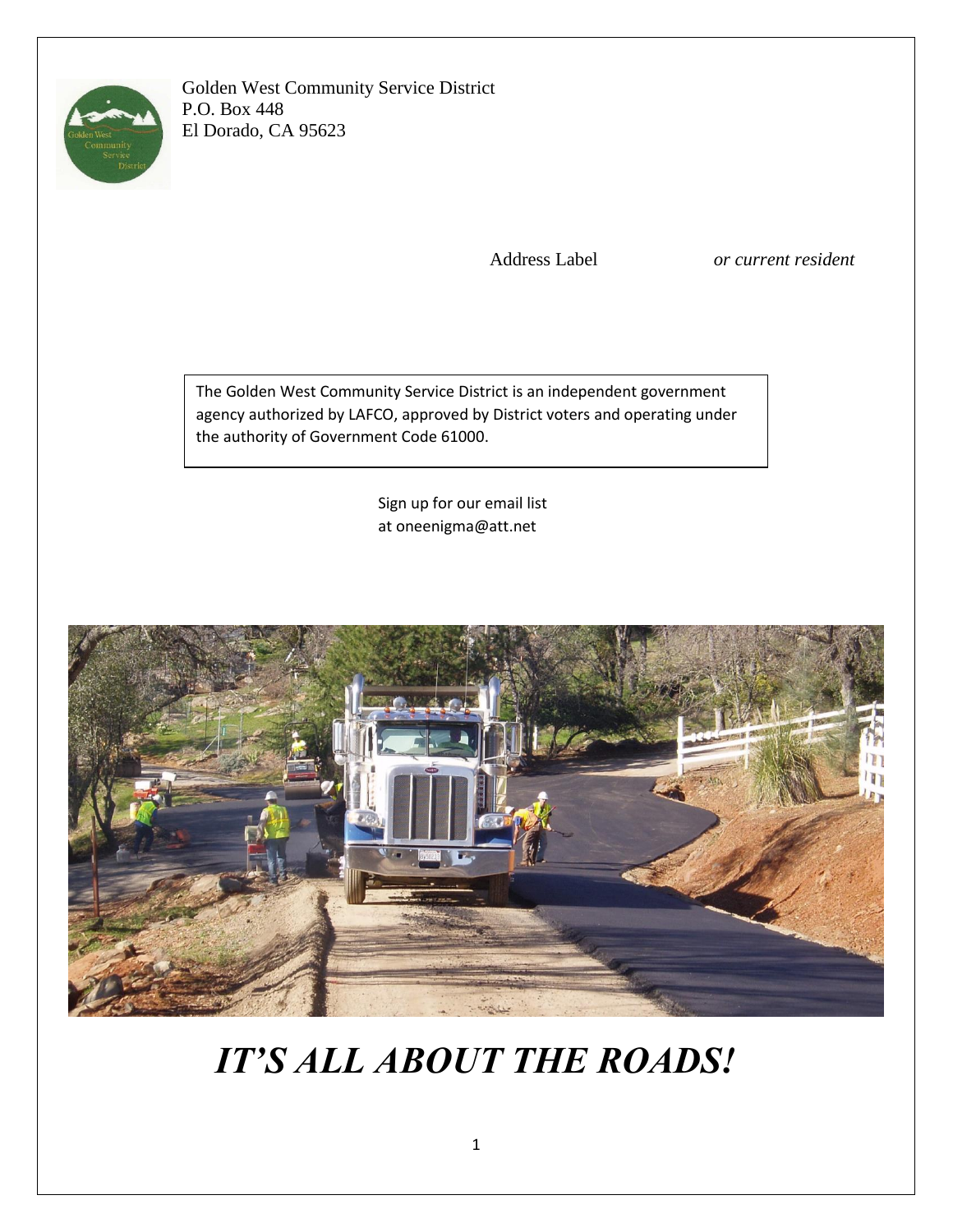

Edwin White – General Manager oneenigma@att.net

# **GWCSD 2016 Newsletter**

## **WHO ARE WE?**

The Golden West Community Service District (GWCSD) is a small District comprised of about 450 parcels located in south El Dorado County on the Dolomite loop, Manganite, Galena, Crystal Blvd. and the side roads

connected to these County roads. It is split by Highway 49. The District was formed in 1983 for the purpose of maintaining the District roads dedicated to the County. Prior to 1983 the subdivision was governed by the Golden West Paradise Property Owners Association, a combination of Unit 2 and Unit 5 of the original Golden West Paradise subdivision developed in 1971.

#### **What is the difference between a CSD and Property Owners Association?**

The Golden West Community Service District operates as an independent governing body formed for the sole purpose of maintaining the District roads. It is governed by a five person Board of Directors elected by and from District residents. The District may develop policy and implement Ordinances. It is financed by revenue collected by the County through property taxes; about \$54,000 from parcel tax and another \$60,000 from ad valorum based on current property values. It is subject to Government Code 61000 and the Brown Act.

A Property Owners Association is a non-profit mutual benefit corporation governed by a Board of Directors subject to Civil Code 4000 (Davis-Sterling Act). Its responsibilities and authority vary depending on its CC&Rs. It is financed by fees collected directly from landowners in the Association.

#### **What are District responsibilities?**

The district is responsible for maintenance and improvement of the roads and their easements as identified in the original subdivision maps for Golden West Paradise Units No. 2 and Units No. 5 dated August 18, 1970 and March 22, 1971 respectively. These roads were dedicated to the County of El Dorado at that time but the

#### **2016 ROAD WORK PLANS**

#### **Ditch Maintenance**

The roadside drainage ditches have had little maintenance in recent years resulting in standing water, obstructed culverts and in some cases damage to our roadways. A midwinter break in the weather allowed completion of this project before resumption of the rains.

**Resurfacing** The south end of Crystal Blvd is showing signs of age. The project plan includes use of an engineered fabric and chip seal similar to what was done in other areas of Crystal Blvd in 2005. This hot weather project will be done in midsummer.

**Potholes** Routine pothole repair will be done as needed.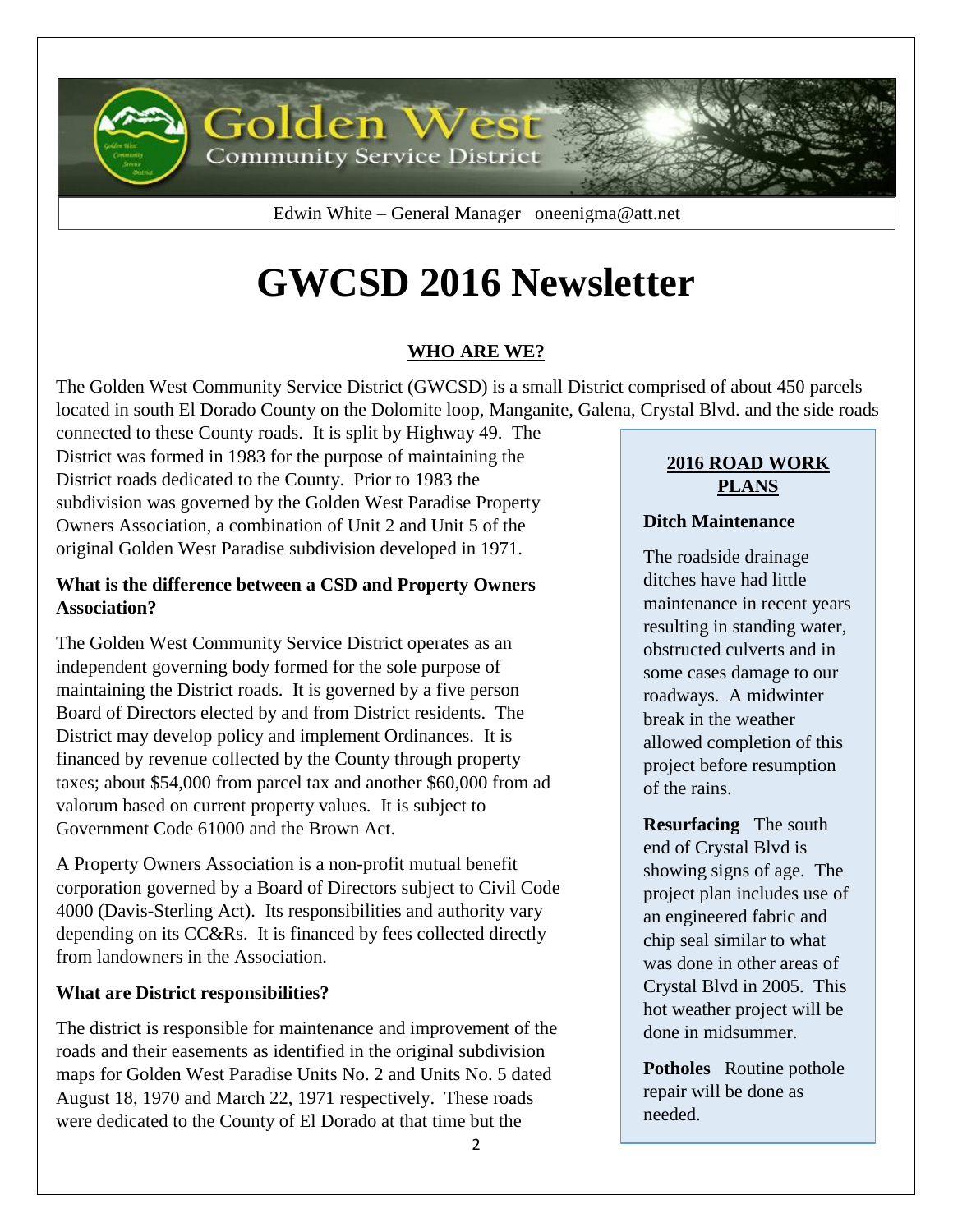responsibility for the maintenance and improvement of the roads was assigned to the Golden West Paradise Property Owners Association. That responsibility was transferred to the Golden West Community Service District upon its formation in 1983.

#### **What are your responsibilities as a property owner?**

Although the CC&Rs of the original Property Owners Association were never rescinded, the District was given no authority to enforce them in its formation documents. Therefore what you do on your property is pretty much up to you; subject to County Building and Health & Safety codes of course. Speed limits were established and posted according to County standards, but enforcement is minimal and again they are largely self-enforced. Reporting serious and repeat offenders will sometimes bring a response from the CHP or the Sheriff's Office. School busses are able to operate on these roads because they are County owned. Violation of laws regarding school bus safety will be taken seriously and will be enforced by both the Sheriff's office and CHP.

Ordinance 1, established in 1985 identified landowner responsibilities regarding encroachments into the public roadways. An encroachment permit associated with this ordinance defined the landowner's responsibility for maintenance of the encroachment and culvert for private driveways. Because the existence of this ordinance and the permit were not widely known, many driveways and culverts were installed improperly and do not meet County standards. The new Ordinance 5 and improved communications aims to correct this problem.

#### **NEW WEBSITE**

The Golden West Community Service District has recently upgraded its website. We believe that the new site will be easier to maintain, more informative and user friendly to you the residents. Check it out at: **[www.gwcsd.org](http://www.gwcsd.org/)** and let us know what you think.

*Check out our new and improved Website at www.gwcsd.org*

### **ENCROACHMENT AND CULVERTS**

Despite California's record drought, sudden, heavy storms in December 2014 and February 2015 dropped almost 2/3 of the season's rainfall (over 14 inches!) on our neighborhood in just a few days. The intensity of these storms exposed significant drainage issues in our community; blocked culverts, standing water and runoff debris on our roads.

The District is working to improve runoff drainage in our community, and we, District residents, can help.

Part of the District's road maintenance responsibility is to maintain and improve roadside ditches and those culverts passing under the District's public roads, but it's our individual responsibility, as property owners, to maintain our own driveways and driveway culverts.

So, how can we all work together to improve our community's readiness to withstand extreme storms? The District Board has developed a comprehensive, three-point plan to solve drainage problems:

1) Begin a regular pattern of work to clean out the District's roadside ditches, and re-shape them where necessary. The District recently improved the ditch and culvert in the first sharp curve on Crystal Blvd. south of Highway 49. Another contract was completed earlier this year that cleaned-up and reshaped roadside ditches on Manganite, Galena, Dolomite, Calcite, Crystal Blvd. and Crystal's intersections with Barite and Obrizo